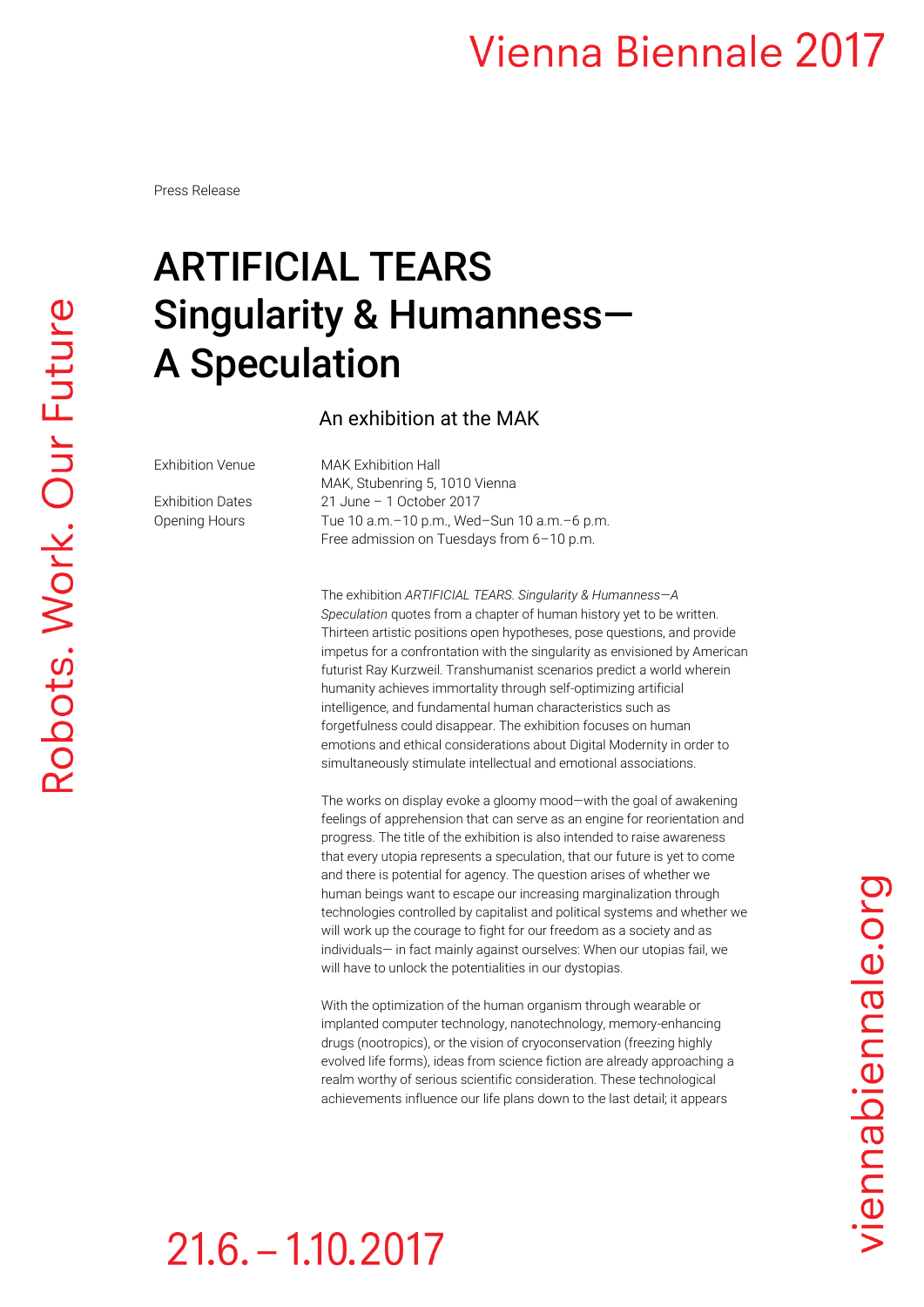#### **Vienna Biennale 2017**

Page 2

that even our concept of dying might soon require an update. While complex organs have already become interchangeable and the margin between animate and inanimate substances is ever more blurring through phenomena such as cyborgs and avatars, one facet in particular does not lend itself to artificial imitation: humanness itself—in all its poetic inefficiency.

Not only utopian and dystopian novels like Aldous Huxley's *Brave New World* (1932) presupposed that technology primarily served to establish and reinforce power structures; this premise is also reflected in the concept for *ARTIFICIAL TEARS. Singularity & Humanness—A Speculation*. In their form or content, several of the objects and installations on display tie back to science fiction movies and their concomitant dystopias. These works concentrate on the fine line between reality and fiction and deliberately bring citations from science fiction for comparison to reality. Other artworks emphasize archaic aspects, which stand for an exit from a "clean" and highly technologized world. The "wild" or "magical"—thought of as being in opposition to progress—here is viewed as a promising counterpoint to the overregulation and manipulation of the masses through technology. The archaic bespeaks of the individuality and autonomy of an "old" unrestricted world; it finds expression in the representation of hypnotic or mind-expanding states of consciousness, which cannot be technologically imitated: The dimension of "humanness" that resonates in the exhibition title.

The exhibited works distinguish themselves through the many different techniques and materials: deliberately chosen traditional media like sculpture and forms with contemporary connotations like video and installations come together with future-oriented artistic methods such as 3-D printing or chemically synthesized and thus wholly new artificial flavors.

*ARTIFICIAL TEARS. Singularity & Humanness—A Speculation* is intended as a plea for humanity: the resilience and variability of the human condition and the significance of remembering and forgetting.

Curator: Marlies Wirth (MAK)

Participating artists:

Jean-Marie Appriou, Dora Budor, Mariechen Danz, Aleksandra Domanović, Cécile B. Evans, Genghis Khan Fabrication Co., Daiga Grantina, Matt Mullican, Sean Raspet, Sarah Ancelle Schönfeld, Jeremy Shaw, Kiki Smith, Clemens von Wedemeyer

Press photos are available for download at MAK.at/en/press as well as in the press section o[f www.viennabiennale.org/](http://www.viennabiennale.org/)en.

# $21.6 - 1.10.2017$